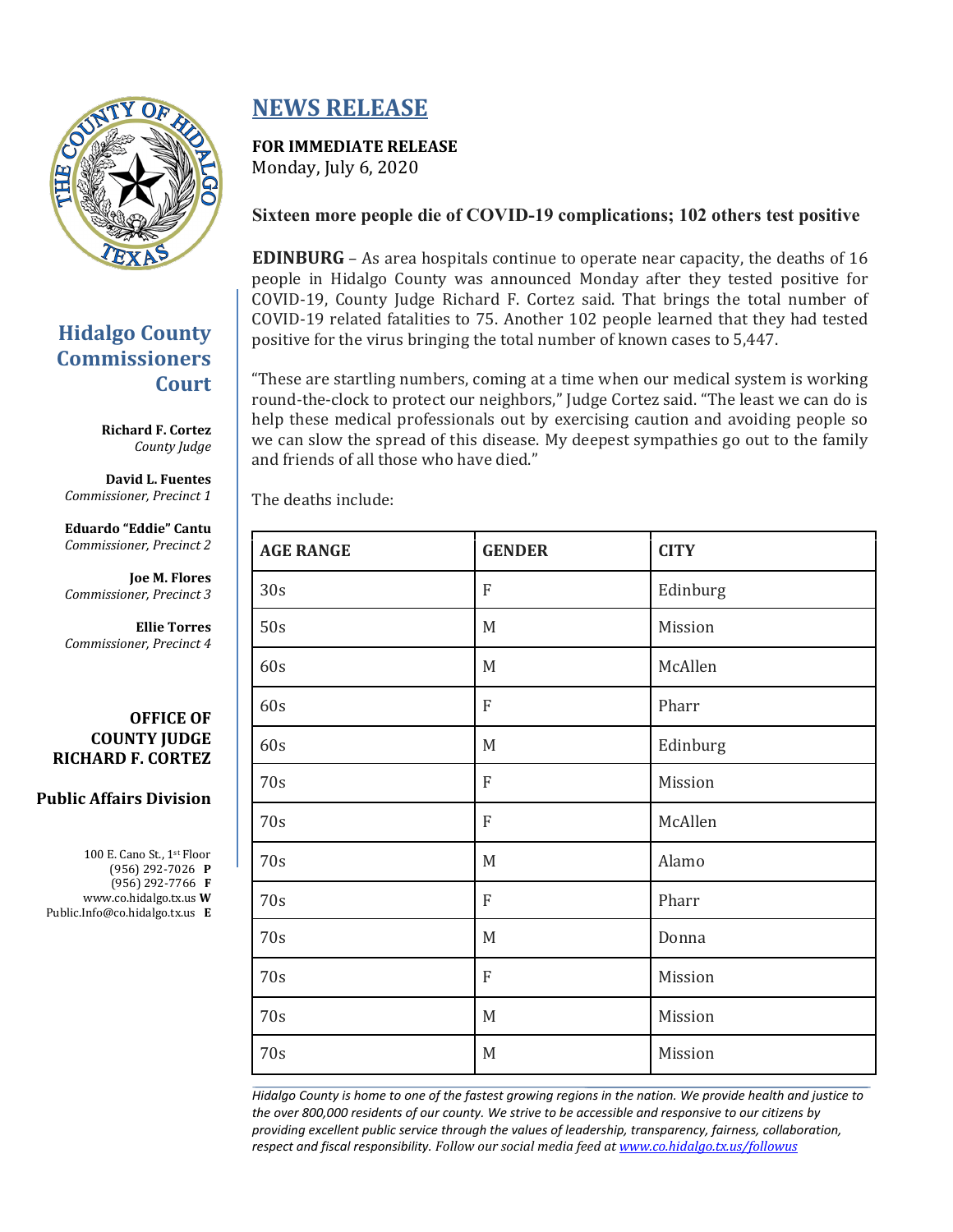

| 70s | M | Undisclosed |
|-----|---|-------------|
| 70s | M | McAllen     |
| 70s | M | Edinburg    |

There are now a total of 602 people in area hospitals being treated for complications of the virus; 167 of those are being treated in intensive care units. There are currently 2,975 net active cases and 1,057 test results are pending. A total of 563 people were released from isolation on Monday meaning that they have been symptom-free for 10 days, including three days without a fever.

| New COVID-19 positive case total for Monday             | 102    |
|---------------------------------------------------------|--------|
| Total COVID-19 positive cases in Hidalgo County         | 5,447  |
| Total Number in Hidalgo County hospitals                | 602    |
| Number of hospitalized patients in intensive care units | 167    |
| Number released from isolation Monday                   | 563    |
| Total released from isolation                           | 2,397  |
| Number of fatalities Monday                             | 16     |
| Total number of fatalities                              | 49     |
| Net active cases                                        | 2,975  |
| Total number of COVID-19 tests administered             | 54,374 |
| Total number of tests that are positive                 | 102    |
| Total number of tests that are negative                 | 47,870 |
| Total number of tests pending results                   | 1,057  |

*Hidalgo County is home to one of the fastest growing regions in the nation. We provide health and justice to the over 800,000 residents of our county. We strive to be accessible and responsive to our citizens by providing excellent public service through the values of leadership, transparency, fairness, collaboration, respect and fiscal responsibility. Follow our social media feed a[t www.co.hidalgo.tx.us/followus](http://www.co.hidalgo.tx.us/followus)*

### **Hidalgo County Commissioners Court**

**Richard F. Cortez** *County Judge*

**David L. Fuentes** *Commissioner, Precinct 1*

**Eduardo "Eddie" Cantu** *Commissioner, Precinct 2*

**Joe M. Flores** *Commissioner, Precinct 3*

**Ellie Torres** *Commissioner, Precinct 4*

#### **OFFICE OF COUNTY JUDGE RICHARD F. CORTEZ**

### **Public Affairs Division**

100 E. Cano St., 1st Floor (956) 292-7026 **P** (956) 292-7766 **F** www.co.hidalgo.tx.us **W** Public.Info@co.hidalgo.tx.us **E**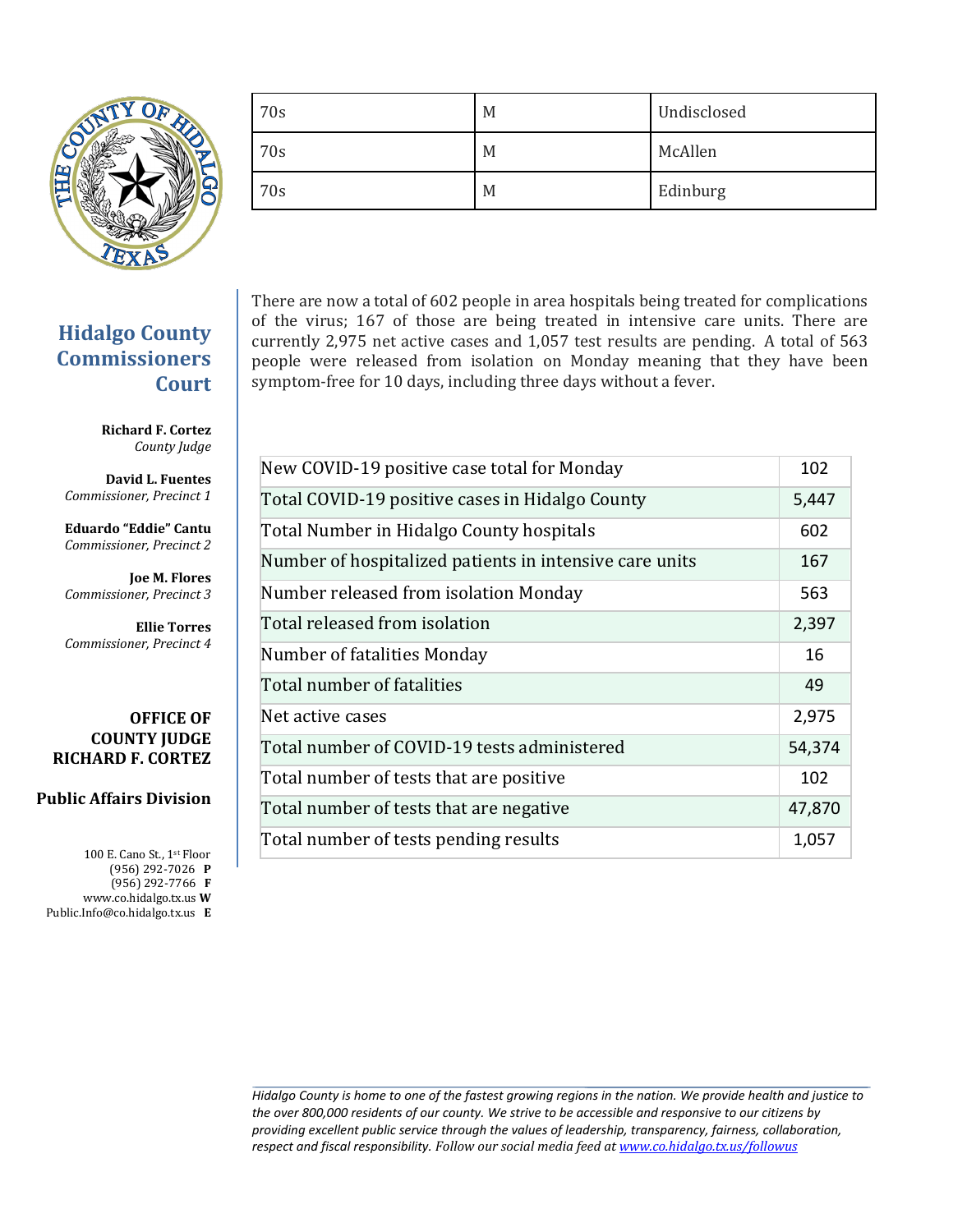

### **Hidalgo County Commissioners Court**

**Richard F. Cortez** *County Judge*

**David L. Fuentes** *Commissioner, Precinct 1*

**Eduardo "Eddie" Cantu** *Commissioner, Precinct 2*

**Joe M. Flores** *Commissioner, Precinct 3*

**Ellie Torres** *Commissioner, Precinct 4*

#### **OFFICE OF COUNTY JUDGE RICHARD F. CORTEZ**

### **Public Affairs Division**

100 E. Cano St., 1st Floor (956) 292-7026 **P** (956) 292-7766 **F** www.co.hidalgo.tx.us **W** Public.Info@co.hidalgo.tx.us **E**

| <b>AGE RANGE</b> | <b>GENDER</b> | <b>CITY</b> | <b>AGE RANGE</b> | <b>GENDER</b> | <b>CITY</b>    |
|------------------|---------------|-------------|------------------|---------------|----------------|
| $0 - 19$         | F             | Alamo       | 30 <sub>s</sub>  | M             | Mercedes       |
| $0 - 19$         | F             | Alamo       | $0 - 19$         | F             | <b>Mission</b> |
| 30s              | F             | Alamo       | $0 - 19$         | M             | Mission        |
| 60s              | F             | Alamo       | $0 - 19$         | M             | <b>Mission</b> |
| $70+$            | M             | Alamo       | $0 - 19$         | M             | <b>Mission</b> |
| $0 - 19$         | F             | Donna       | 20s              | M             | <b>Mission</b> |
| $0 - 19$         | M             | Donna       | 20s              | M             | Mission        |
| 20s              | F             | Donna       | 20s              | M             | <b>Mission</b> |
| 20s              | F             | Donna       | 20s              | M             | <b>Mission</b> |
| 20s              | F             | Donna       | 40s              | M             | <b>Mission</b> |
| 20s              | F             | Donna       | 50s              | M             | <b>Mission</b> |
| 30 <sub>s</sub>  | F             | Donna       | <b>50S</b>       | M             | <b>Mission</b> |
| 50s              | F             | Donna       | 50s              | F             | Mission        |
| 60s              | M             | Donna       | 50s              | M             | <b>OOA</b>     |
| $70+$            | M             | Donna       | 20s              | F             | Pharr          |
| $70+$            | F             | Donna       | 20s              | F             | Pharr          |
| $0 - 19$         | F             | Edinburg    | 20s              | M             | Pharr          |
| 20s              | M             | Edinburg    | 30 <sub>s</sub>  | F             | Pharr          |
| 20s              | F             | Edinburg    | 40s              | F             | Pharr          |
| 20s              | F             | Edinburg    | 40s              | F             | Pharr          |
| 20s              | F             | Edinburg    | 40s              | M             | Pharr          |
| 20s              | F             | Edinburg    | 60s              | F             | Pharr          |
| 20s              | F             | Edinburg    | 60s              | M             | Pharr          |
| 20s              | M             | Edinburg    | $70+$            | F             | Pharr          |
| 20s              | M             | Edinburg    | 30 <sub>s</sub>  | M             | San Juan       |
| 30 <sub>s</sub>  | F             | Edinburg    | 50s              | M             | San Juan       |
| 30s              | F             | Edinburg    | $70+$            | M             | San Juan       |
| 30 <sub>s</sub>  | F             | Edinburg    | 20s              | M             | Undisclosed    |
| 30s              | F             | Edinburg    | 30 <sub>s</sub>  | M             | Undisclosed    |

*Hidalgo County is home to one of the fastest growing regions in the nation. We provide health and justice to the over 800,000 residents of our county. We strive to be accessible and responsive to our citizens by providing excellent public service through the values of leadership, transparency, fairness, collaboration, respect and fiscal responsibility. Follow our social media feed a[t www.co.hidalgo.tx.us/followus](http://www.co.hidalgo.tx.us/followus)*

### The new cases for Monday include: